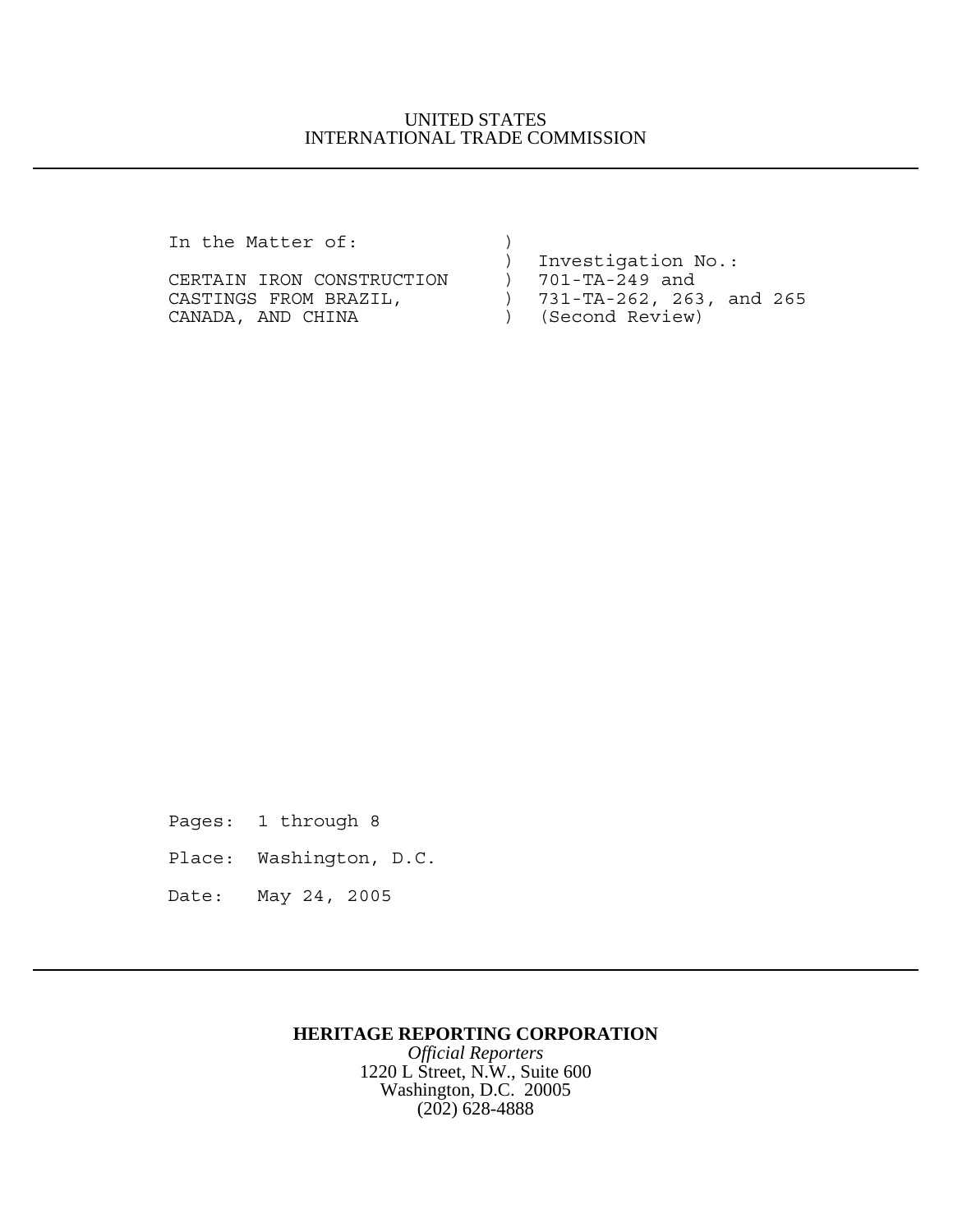THE UNITED STATES INTERNATIONAL TRADE COMMISSION

| In the Matter of:         |                                   |
|---------------------------|-----------------------------------|
|                           | ) Investigation No.:              |
| CERTAIN IRON CONSTRUCTION | ) 701-TA-249 and                  |
| CASTINGS FROM BRAZIL,     | ) $731 - TA - 262$ , 263, and 265 |
| CANADA, AND CHINA         | ) (Second Review)                 |
|                           |                                   |

Tuesday, May 24, 2005

Room No. 101 U.S. International Trade Commission 500 E Street, S.W. Washington, D.C.

The Commission Meeting commenced, pursuant to

Notice, at 11:05 a.m., before the Commissioners of the

United States International Trade Commission, the

Honorable STEPHEN KOPLAN, Chairman, presiding.

APPEARANCES:

On behalf of the International Trade Commission:

Commissioners:

STEPHEN KOPLAN, CHAIRMAN DEANNA TANNER OKUN, VICE CHAIRMAN (Via Telephone) MARCIA E. MILLER, COMMISSIONER (Via Telephone) JENNIFER A. HILLMAN, COMMISSIONER CHARLOTTE R. LANE, COMMISSIONER (Via Telephone) DANIEL R. PEARSON, COMMISSIONER (Via Telephone)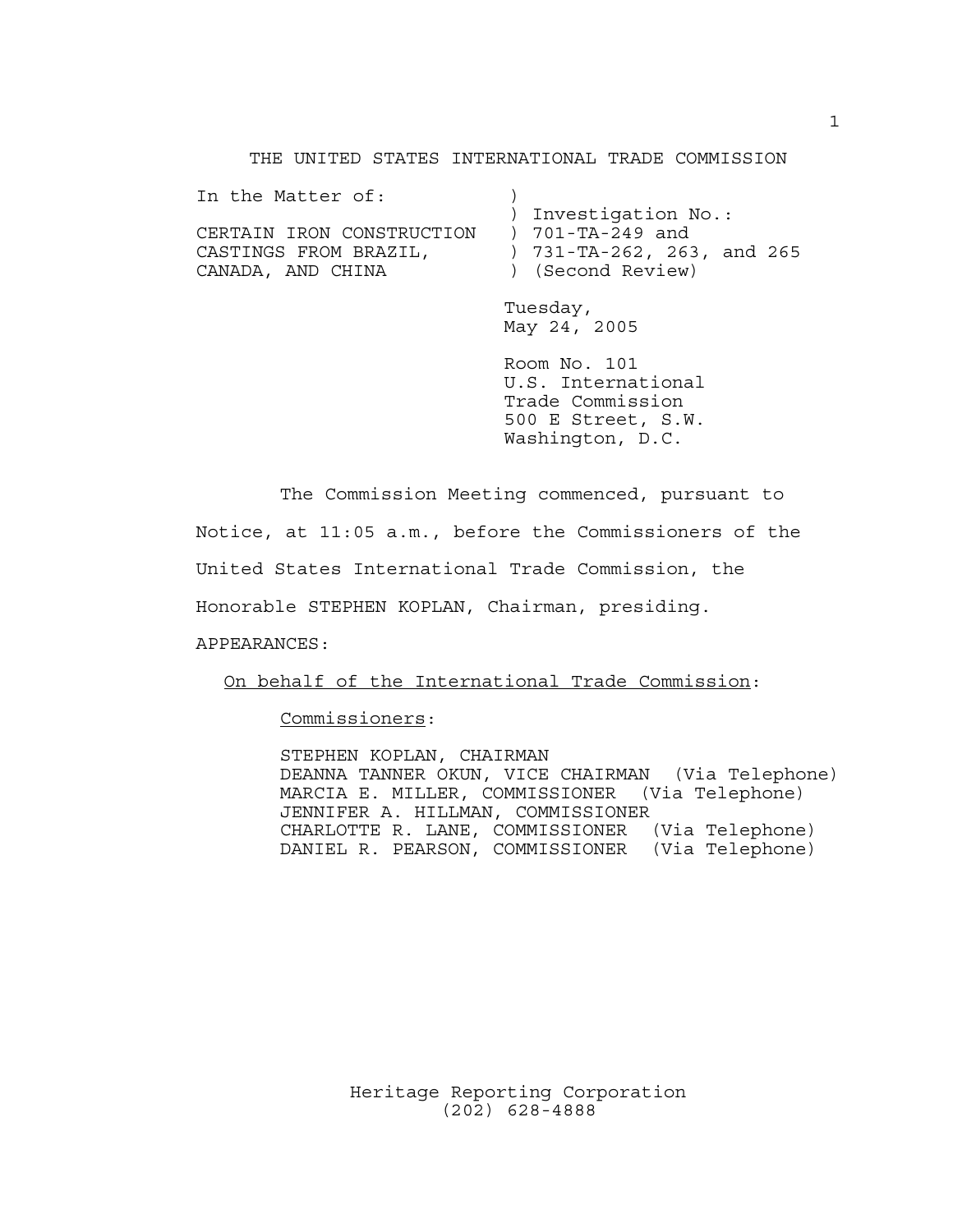Staff:

MARILYN R. ABBOTT, SECRETARY TO THE COMMISSION SHARON BELLAMY, HEARINGS AND MEETINGS ASSISTANT HARRY LENCHITZ, INVESTIGATOR CHARLES ST. CHARLES, ATTORNEY GEORGE DEYMAN, SUPERVISORY INVESTIGATOR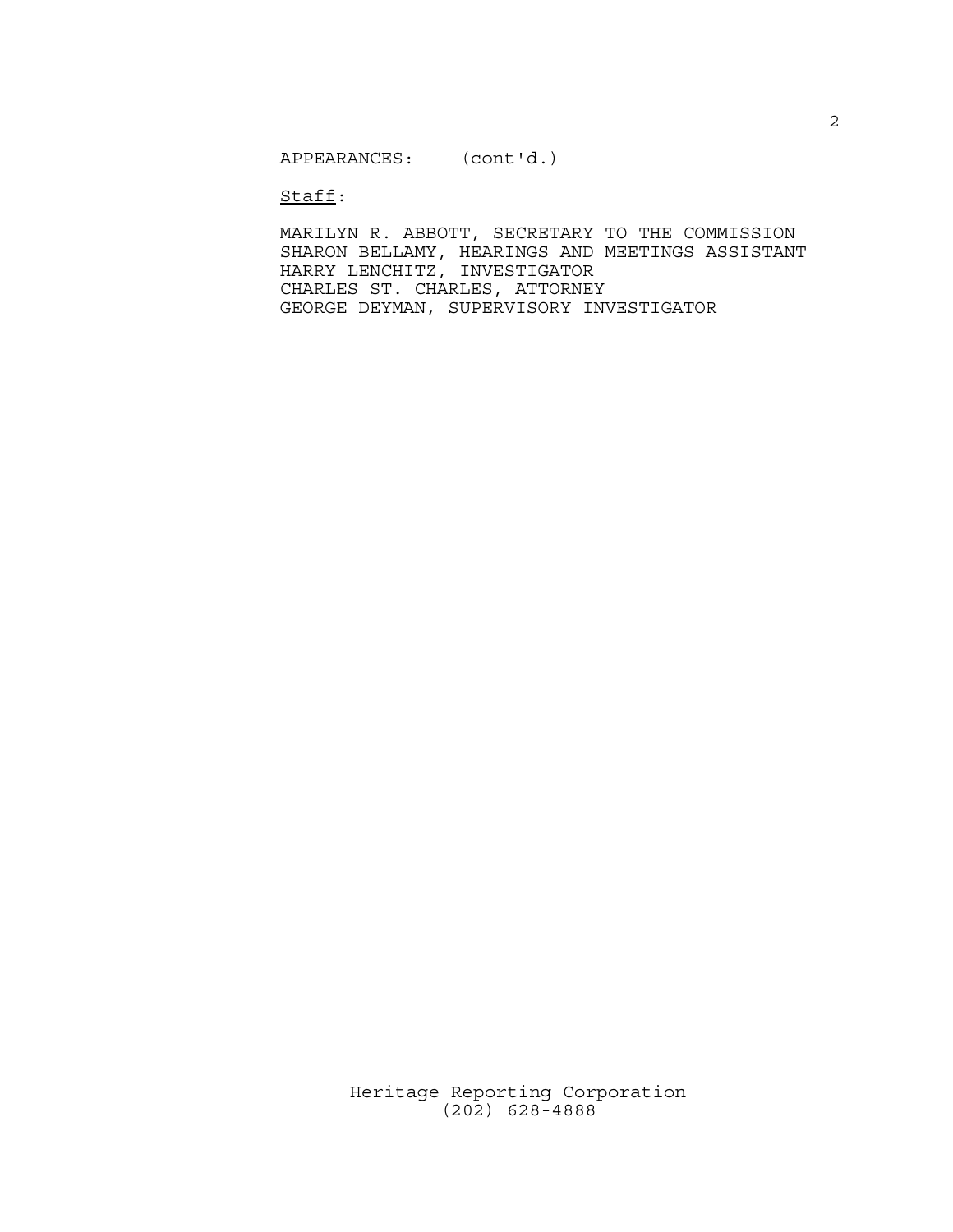## $\underline{\texttt{I}} \underline{\texttt{N}} \underline{\texttt{D}} \underline{\texttt{E}} \underline{\texttt{X}}$

3

| AGENDA FOR FUTURE MEETING: NONE                                                                                                                                    | 4 |  |
|--------------------------------------------------------------------------------------------------------------------------------------------------------------------|---|--|
| MINUTES: NONE                                                                                                                                                      | 4 |  |
| RATIFICATION LIST: NONE                                                                                                                                            | 4 |  |
| INV. NO. 701-TA-249 and 731-TA-262, 263,<br>and 265 (SECOND REVIEW) (CERTAIN IRON<br>CONSTRUCTION CASTINGS FROM BRAZIL, CANADA,<br>AND CHINA) -- BRIEFING AND VOTE | 4 |  |
| OUTSTANDING ACTION JACKETS: NONE                                                                                                                                   | 4 |  |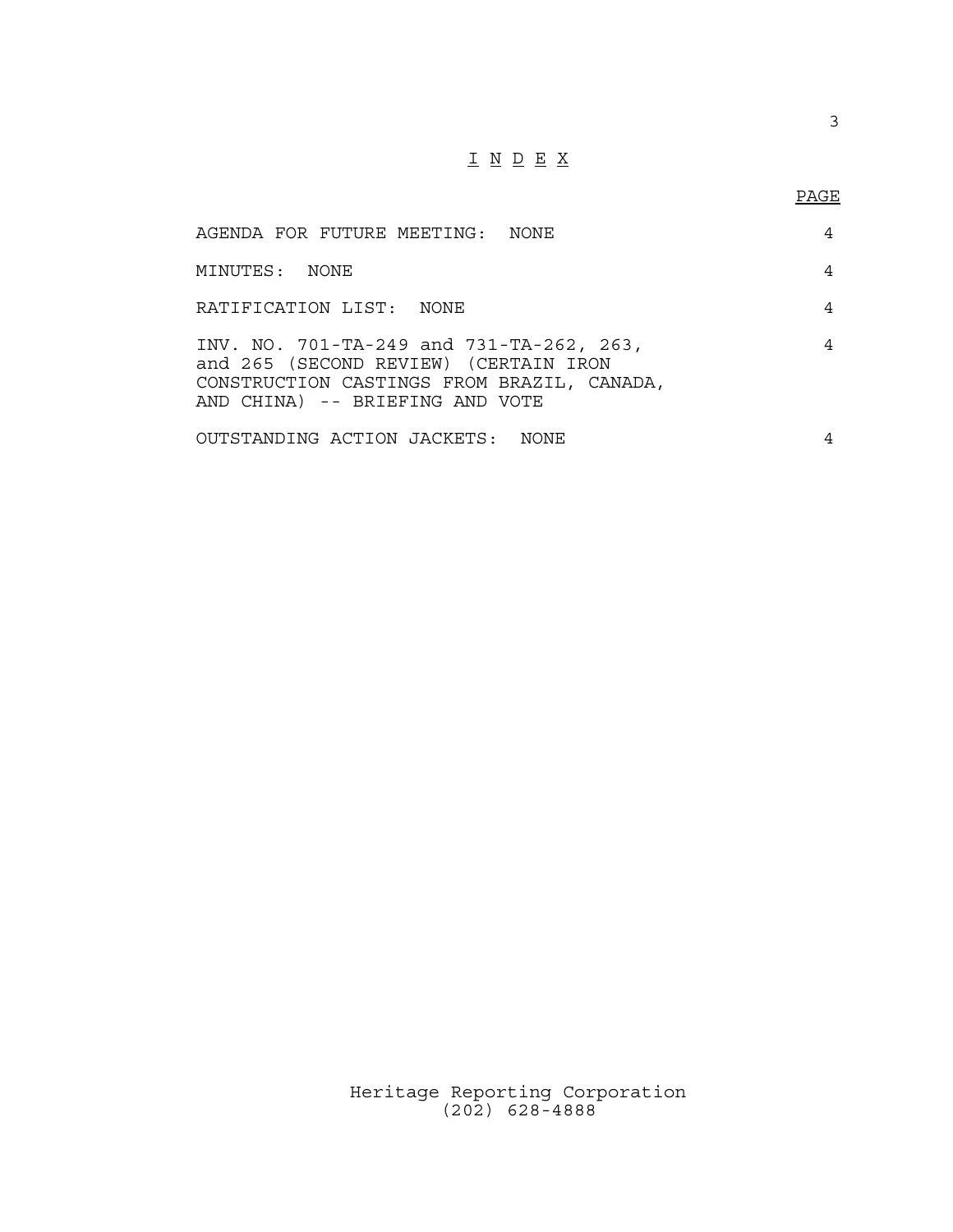| 1  | $\underline{P} \underline{R} \underline{O} \underline{C} \underline{E} \underline{E} \underline{D} \underline{I} \underline{N} \underline{G} \underline{S}$ |
|----|-------------------------------------------------------------------------------------------------------------------------------------------------------------|
| 2  | (11:05 a.m.)                                                                                                                                                |
| 3  | CHAIRMAN KOPLAN: Good morning. This                                                                                                                         |
| 4  | meeting of the U.S. International Trade Commission                                                                                                          |
| 5  | will please come to order.                                                                                                                                  |
| 6  | I understand that Commissioners Okun,                                                                                                                       |
| 7  | Miller, Lane and Pearson are voting by telephone this                                                                                                       |
| 8  | morning. Good morning.                                                                                                                                      |
| 9  | VICE CHAIRMAN OKUN: Good morning.                                                                                                                           |
| 10 | COMMISSIONER PEARSON: Good morning, Mr.                                                                                                                     |
| 11 | Chairman.                                                                                                                                                   |
| 12 | COMMISSIONER LANE: Good morning.                                                                                                                            |
| 13 | CHAIRMAN KOPLAN: I understand there is no                                                                                                                   |
| 14 | agenda for future meetings or outstanding action                                                                                                            |
| 15 | jackets or minutes or ratification lists to consider.                                                                                                       |
| 16 | We will now turn to the briefing and vote in                                                                                                                |
| 17 | Investigation No. 701-TA-249 and 731-TA-262, 263, and                                                                                                       |
| 18 | 265 (Second Review), Iron Construction Castings from                                                                                                        |
| 19 | Brazil, Canada, and China.                                                                                                                                  |
| 20 | Good morning to Mr. Deyman and the staff who                                                                                                                |
| 21 | assisted in this investigation. Are there any                                                                                                               |
| 22 | questions for the staff?                                                                                                                                    |
| 23 | (No response.)                                                                                                                                              |
| 24 | CHAIRMAN KOPLAN: Are there any additions or                                                                                                                 |
| 25 | corrections to the staff report?                                                                                                                            |
|    | Heritage Reporting Corporation<br>$(202)$ 628-4888                                                                                                          |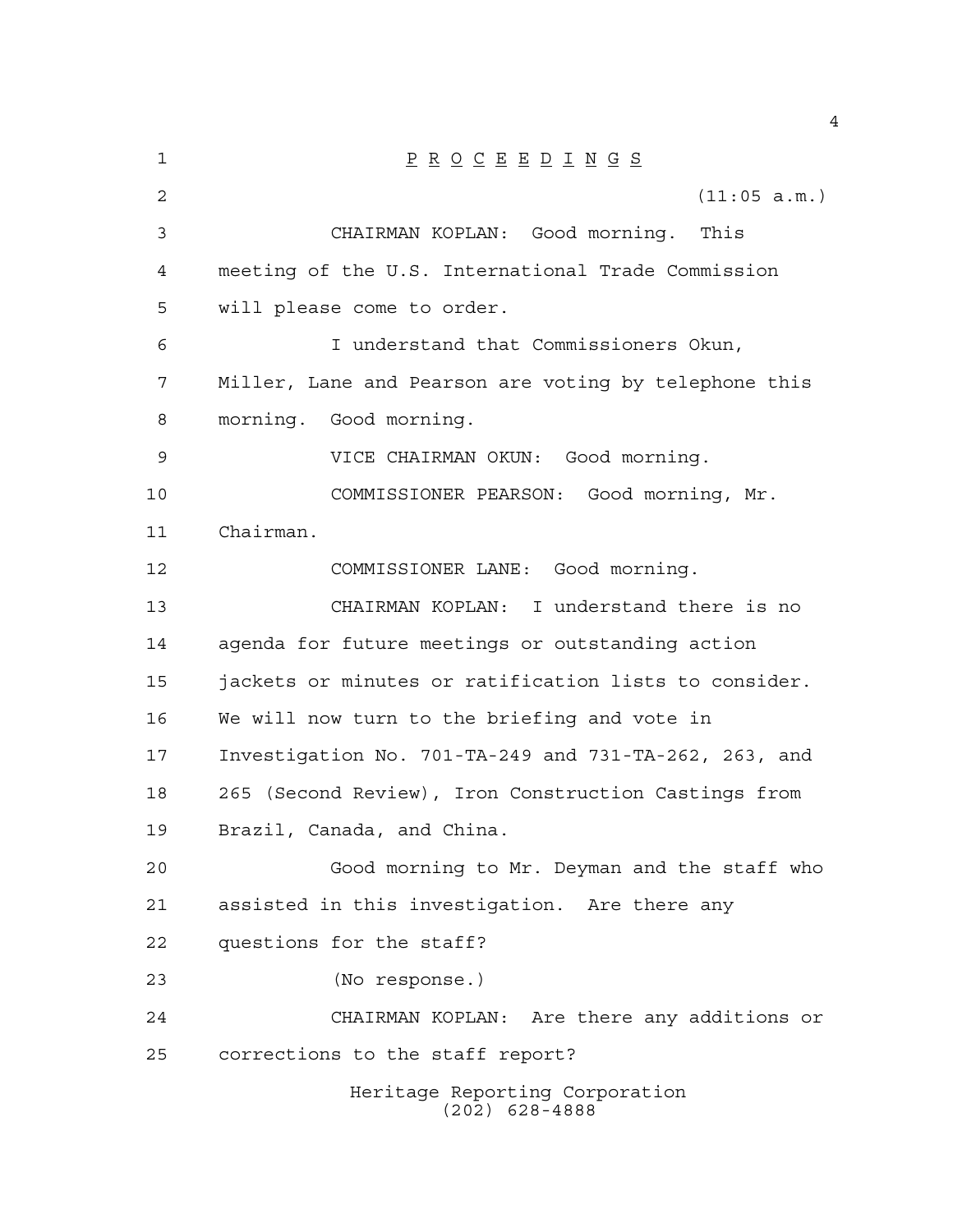MR. DEYMAN: Yes, Mr. Chairman. I'm George Deyman of the Office of Investigations. We propose that the staff report be amended to include the following additions and revisions: Additions to the staff report from memorandum INV-CC-068 of May 19, 2005; revisions to the staff report of memorandum INV- CC-071 of May 23, 2005; and revisions to the staff report in memorandum INV-CC-072 of May 24, 2005. Also, I'd like to introduce the investigator in these cases, Harry Lenchitz of the Office of Industries. This is his first Title 7 investigation as an investigator. CHAIRMAN KOPLAN: Welcome. 14 MR. LENCHITZ: Thank you. CHAIRMAN KOPLAN: I appreciate your contribution to these investigations, and I'm sure we'll have an opportunity to do many more with you. 18 Are there any objections to approval of the staff report as revised? (No response.) CHAIRMAN KOPLAN: Hearing none, it is approved. Madam Secretary, will you please call the roll? MS. ABBOTT: Commissioner Hillman? Heritage Reporting Corporation (202) 628-4888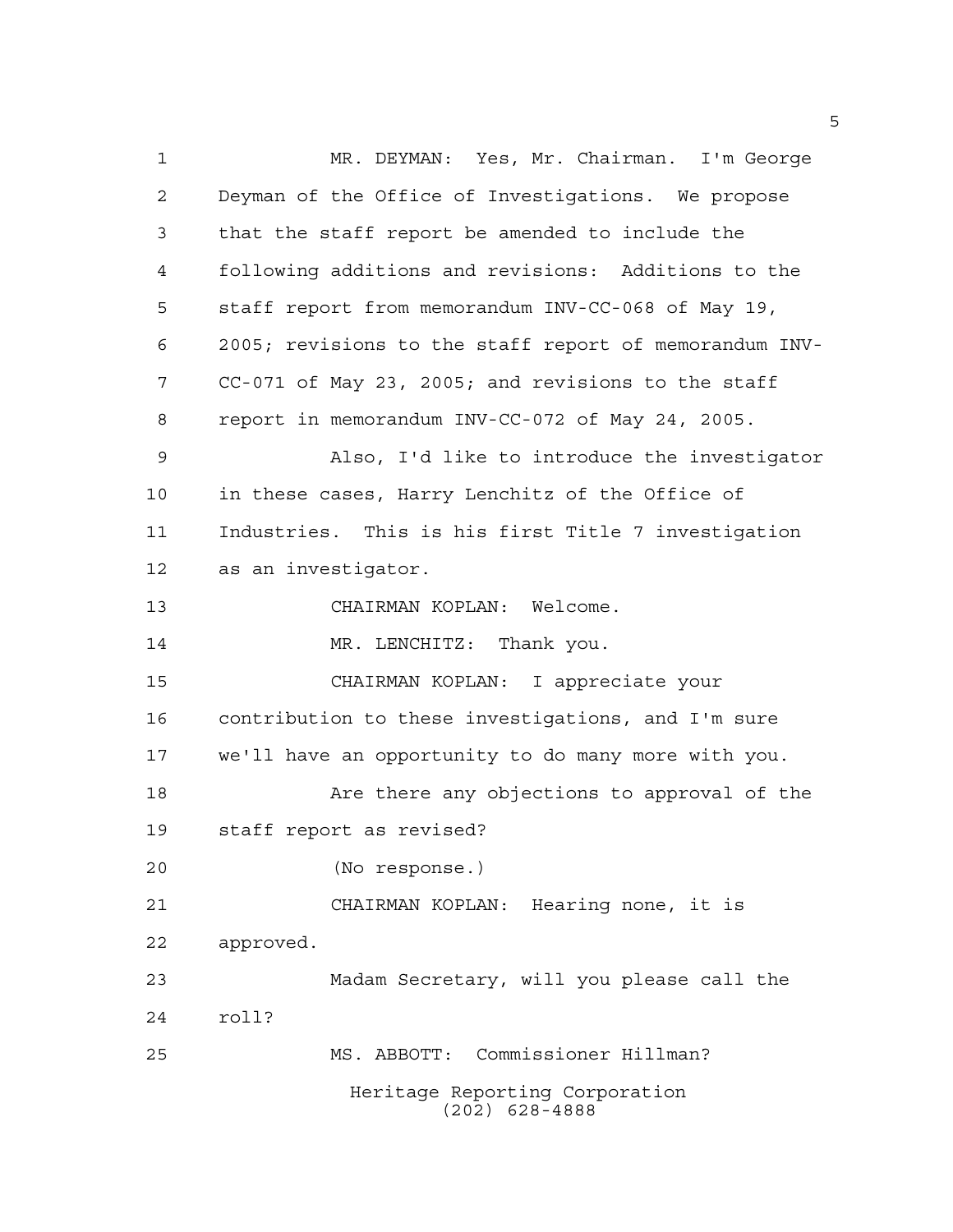COMMISSIONER HILLMAN: I vote in the affirmative. MS. ABBOTT: Commissioner Miller? COMMISSIONER MILLER: I vote in the affirmative. MS. ABBOTT: Commissioner Lane? COMMISSIONER LANE: I vote in the affirmative. MS. ABBOTT: Commissioner Okun? VICE CHAIRMAN OKUN: I vote in the affirmative. MS. ABBOTT: Commissioner Koplan? CHAIRMAN KOPLAN: I vote in the affirmative. MS. ABBOTT: Commissioner Pearson? COMMISSIONER PEARSON: I concur with my colleagues. MS. ABBOTT: Mr. Chairman, the Commission has reached an affirmative determinations. CHAIRMAN KOPLAN: Thank you, Madam Secretary. Further information regarding this determination will be in the press release. Commissioners' opinions are currently scheduled to be transmitted to the Department of Commerce on or before June 7, 2005.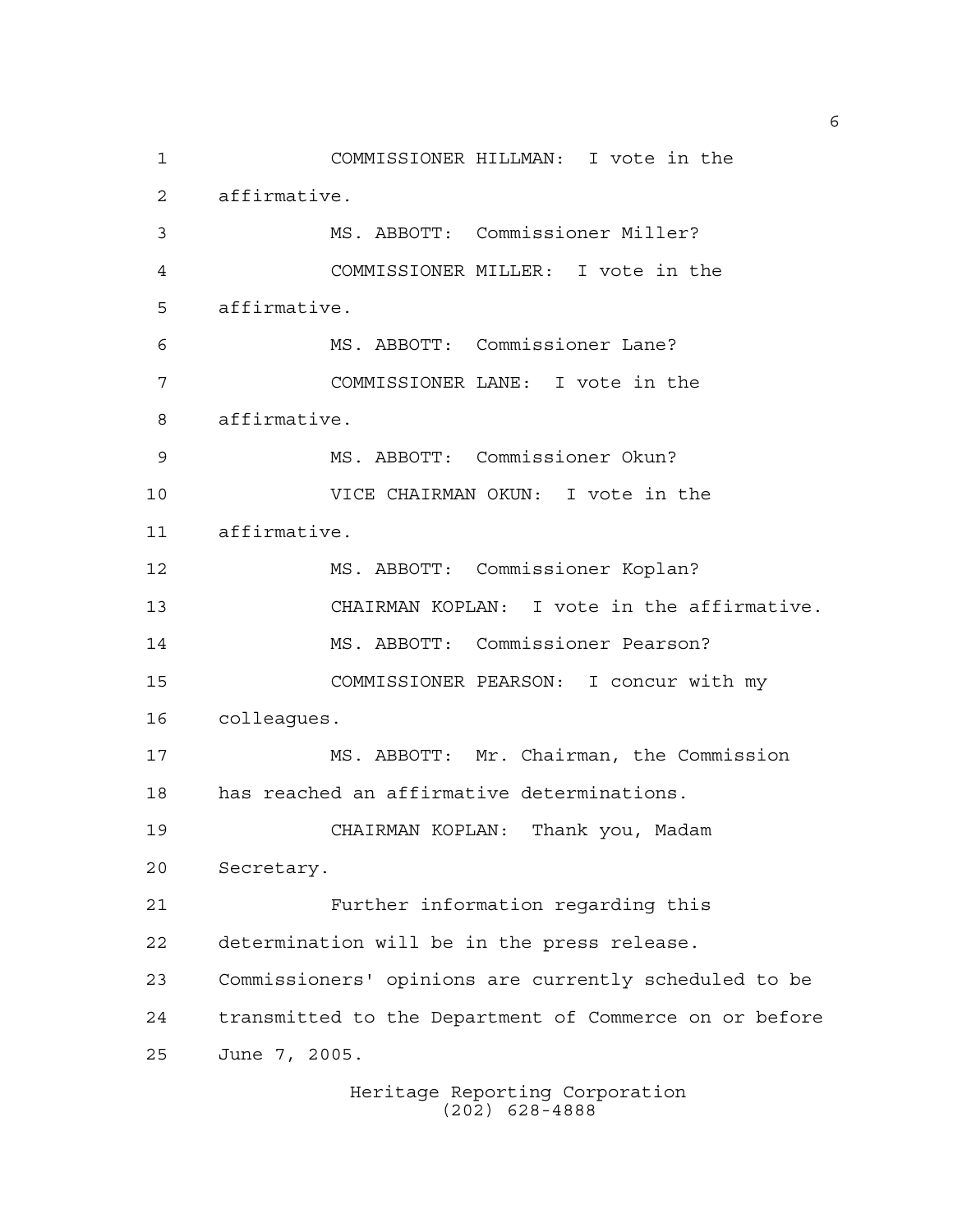| $1\,$            | I want to thank the staff for assisting us           |
|------------------|------------------------------------------------------|
| $\sqrt{2}$       | in these investigations.                             |
| $\mathsf 3$      | I understand there is no other business              |
| $\overline{4}$   | before the Commission. This meeting is adjourned.    |
| 5                | (Whereupon, at 11:08 a.m., the Commission            |
| $\epsilon$       | meeting in the above-entitled matter was concluded.) |
| $\boldsymbol{7}$ | //                                                   |
| $\,8\,$          | //                                                   |
| $\mathsf 9$      | $\frac{1}{2}$                                        |
| $10$             | $\frac{1}{2}$                                        |
| $11$             | //                                                   |
| 12               | $\frac{1}{2}$                                        |
| 13               | $\frac{1}{2}$                                        |
| 14               | $\frac{1}{2}$                                        |
| 15               | $\frac{1}{2}$                                        |
| 16               | //                                                   |
| $17$             | $\frac{1}{2}$                                        |
| 18               | //                                                   |
| 19               | //                                                   |
| 20               | $\frac{1}{2}$                                        |
| 21               | $\frac{1}{2}$                                        |
| 22               | $\frac{1}{2}$                                        |
| 23               | $\frac{1}{2}$                                        |
| 24               | $\frac{1}{2}$                                        |
| 25               | //                                                   |
|                  |                                                      |